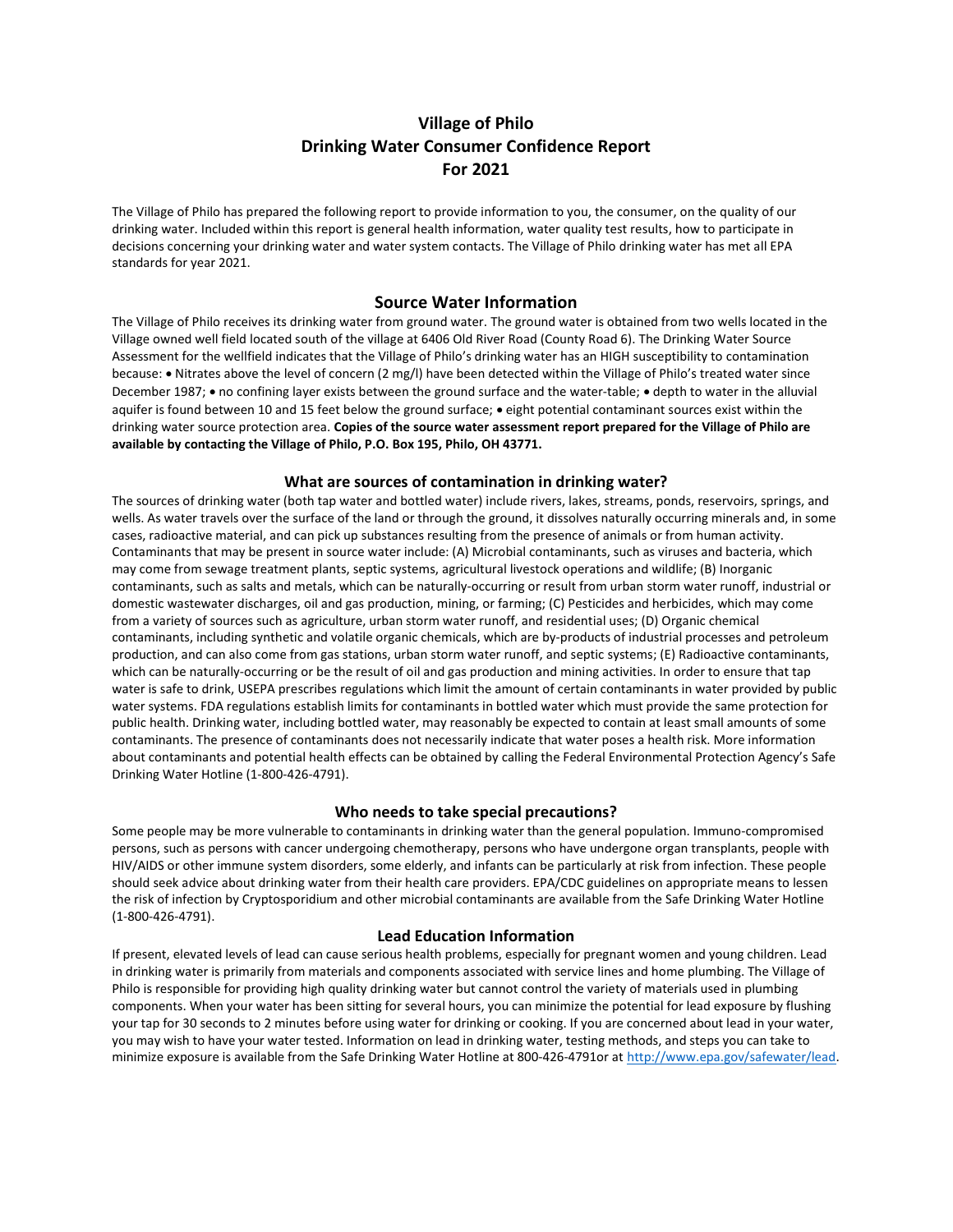#### License to Operate

In 2021, we had an unconditioned license to operate our water system.

### About your drinking water

The EPA requires regular sampling to ensure drinking water safety. The Village of Philo conducted sampling for bacteria, disinfection by-products, Inorganics, nitrate, and volatile organic chemicals (VOC) during 2021. The Ohio EPA requires us to monitor for some contaminants less than once per year because the concentrations of these contaminants do not change frequently. Some of our data, though accurate, are more than one year old.

# Monitoring and Reporting Violations for 2021

The Village of Philo had no monitoring or reporting violations for the year 2021. Listed below is information on those contaminants that were found in the Village of Philo drinking water supply.

| <b>Contaminants</b>                | Collection<br><b>Date</b> | <b>Highest</b><br>Level<br><b>Detected</b> | Ranges<br>of<br>Levels<br><b>Detected</b> | <b>MCLG</b>           | <b>MCL</b>            | <b>Units</b> | Violation      | <b>Likely Source</b><br>of<br>Contamination                                                                                                                                                 |  |  |  |  |
|------------------------------------|---------------------------|--------------------------------------------|-------------------------------------------|-----------------------|-----------------------|--------------|----------------|---------------------------------------------------------------------------------------------------------------------------------------------------------------------------------------------|--|--|--|--|
| <b>Residual Disinfectants</b>      |                           |                                            |                                           |                       |                       |              |                |                                                                                                                                                                                             |  |  |  |  |
| Chlorine                           | 2021                      | 2.01                                       | 1.02                                      | <b>MRDLG</b><br>$=4$  | <b>MRDL</b><br>$=4$   | ppm          | <b>NO</b>      | Water additive<br>used to control<br>microbes                                                                                                                                               |  |  |  |  |
| <b>Disinfection Byproducts</b>     |                           |                                            |                                           |                       |                       |              |                |                                                                                                                                                                                             |  |  |  |  |
| Total<br>Trihalomethanes<br>(TTHM) | 7/08/21                   | 20.5                                       | 5.4                                       | $\pmb{0}$             | 80                    | Ppb          | N <sub>0</sub> | By-product of<br>drinking water<br>chlorination.                                                                                                                                            |  |  |  |  |
| <b>Inorganic Contaminants</b>      |                           |                                            |                                           |                       |                       |              |                |                                                                                                                                                                                             |  |  |  |  |
| Fluoride<br>Barium                 | 11/23/21<br>11/23/21      | 0.16<br>0.0556                             | 0.16<br>$0.0556 -$<br>0.0556              | 4.0<br>$\overline{2}$ | 4.0<br>$\overline{2}$ | Ppm<br>Ppm   | No<br>No       | Erosion of<br>natural<br>deposits;<br>water additive<br>which<br>promotes<br>strong teeth,<br>discharge from<br>fertilizer and<br>aluminum<br>factories.<br>Discharge of<br>drilling waste; |  |  |  |  |
| Nitrate                            | 7/08/21                   | 1.87                                       | $1.87 -$                                  | 10                    | 10                    |              |                | Discharge from<br>metal<br>refineries;<br>Erosion of<br>natural<br>deposits.<br>Run off from                                                                                                |  |  |  |  |
| <b>Lead and Copper</b>             |                           |                                            | 1.87                                      |                       |                       | Ppm          | No             | fertilizer use,<br>leaching from<br>septic tanks,<br>sewage;<br>erosion of<br>natural<br>deposits.                                                                                          |  |  |  |  |
|                                    |                           |                                            |                                           |                       |                       |              |                |                                                                                                                                                                                             |  |  |  |  |